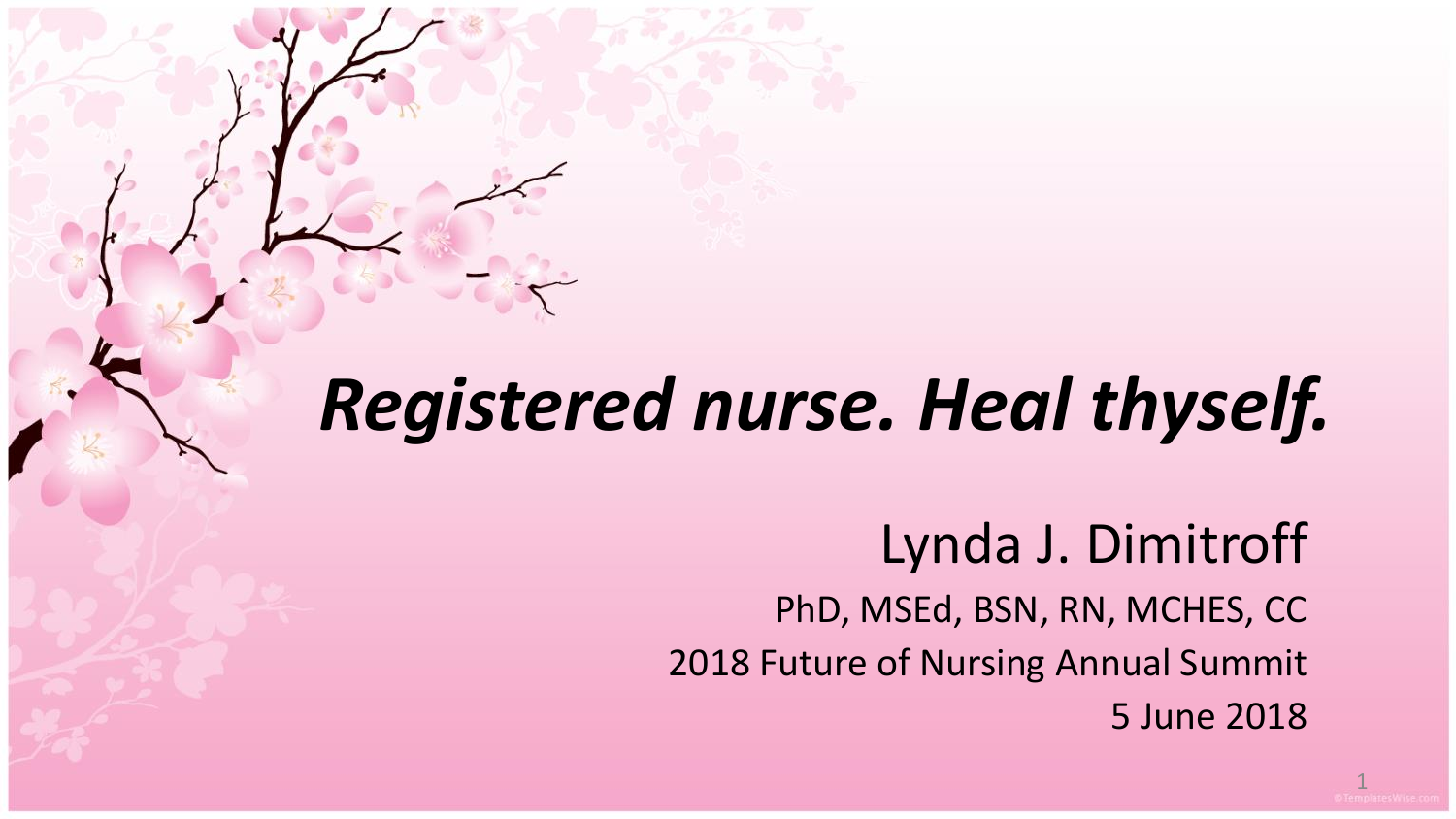# Session Purpose

The purpose of this session is to introduce mindfulness techniques that may be utilized in daily life to bring awareness and, protect and support our health.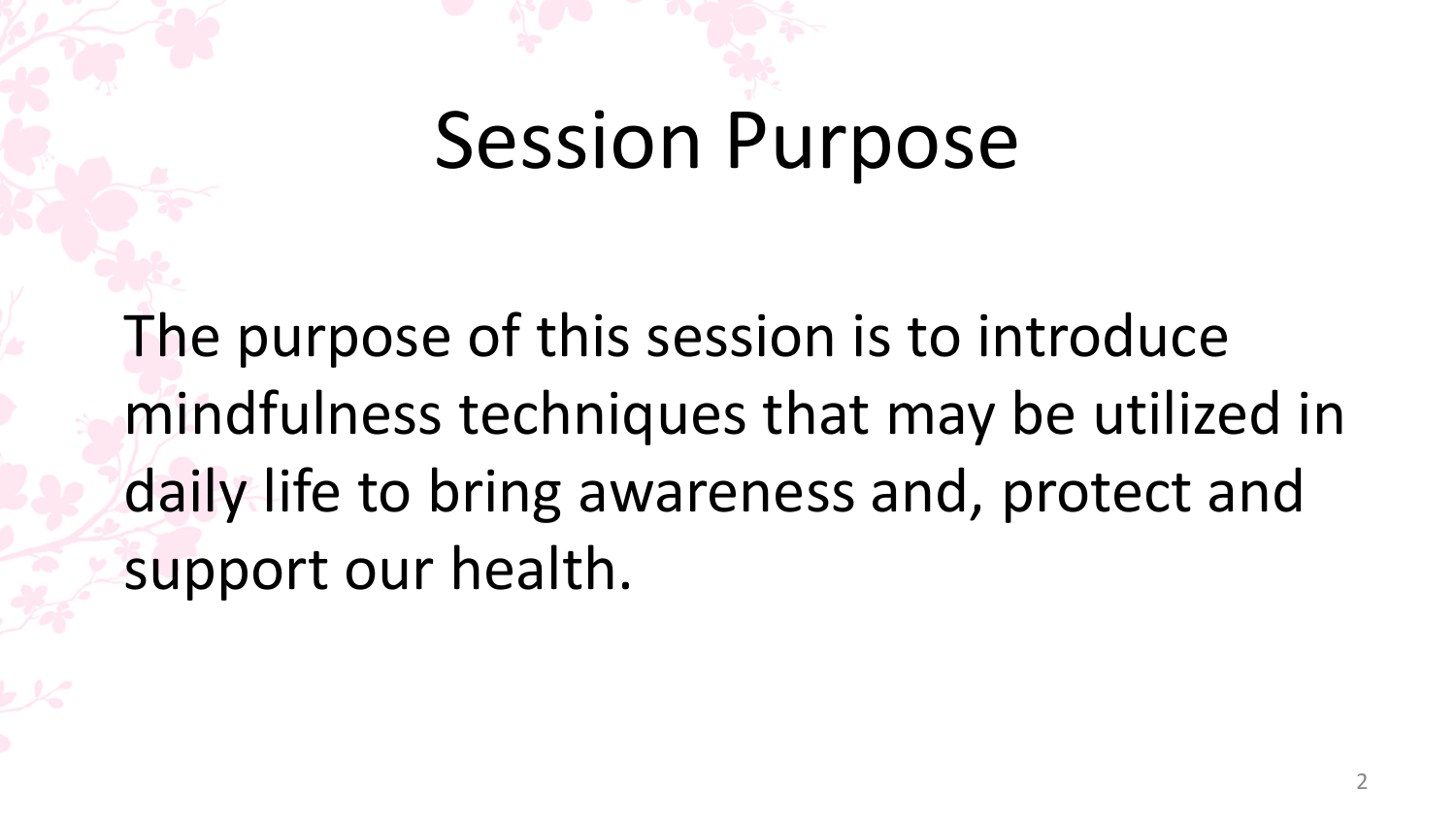

# Session Objectives

At the end of this session, participants will be able to:

- identify symptoms of stress;
- define mindfulness;
- define noticing
- define meditation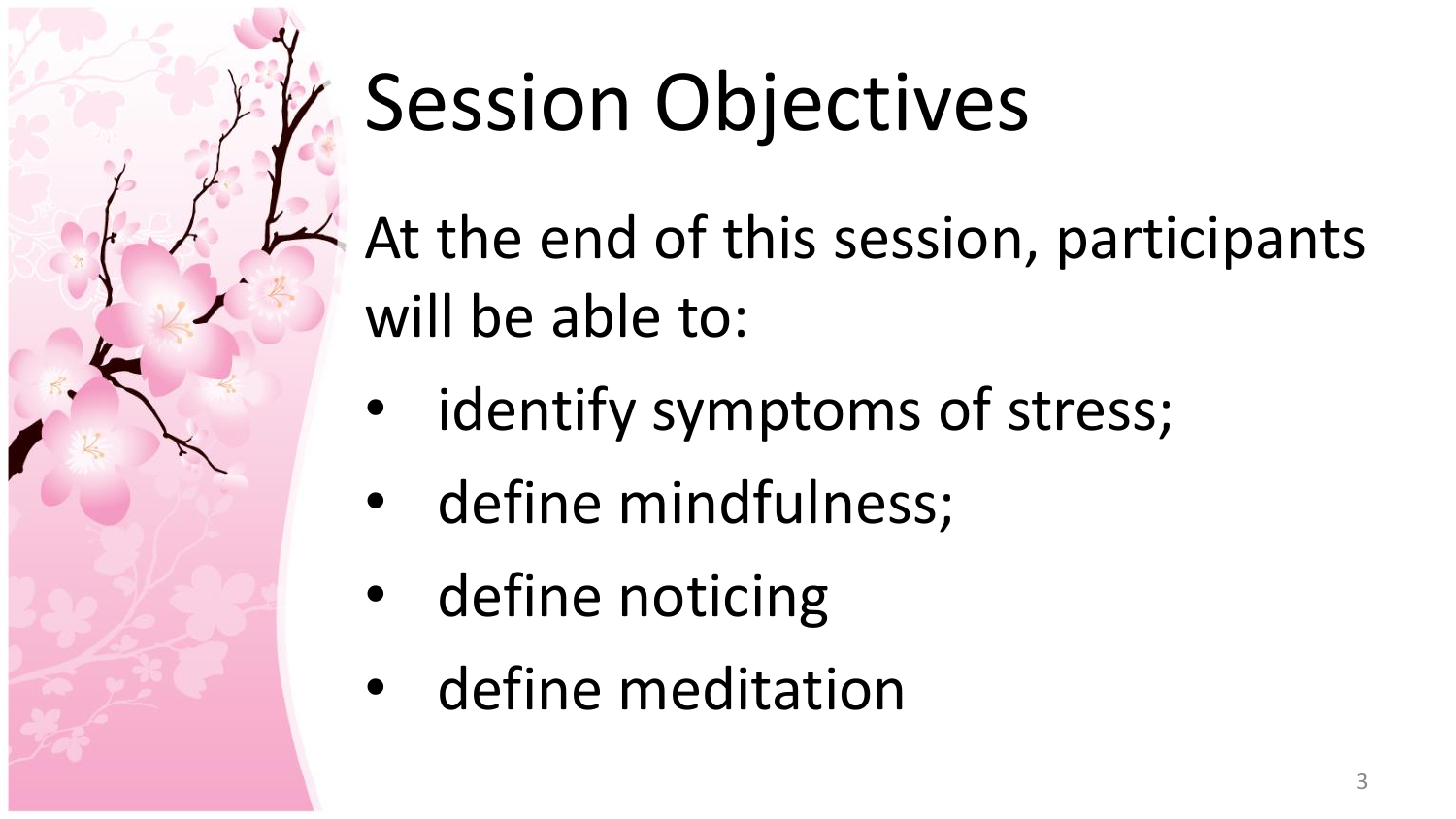

## Gentle landing…

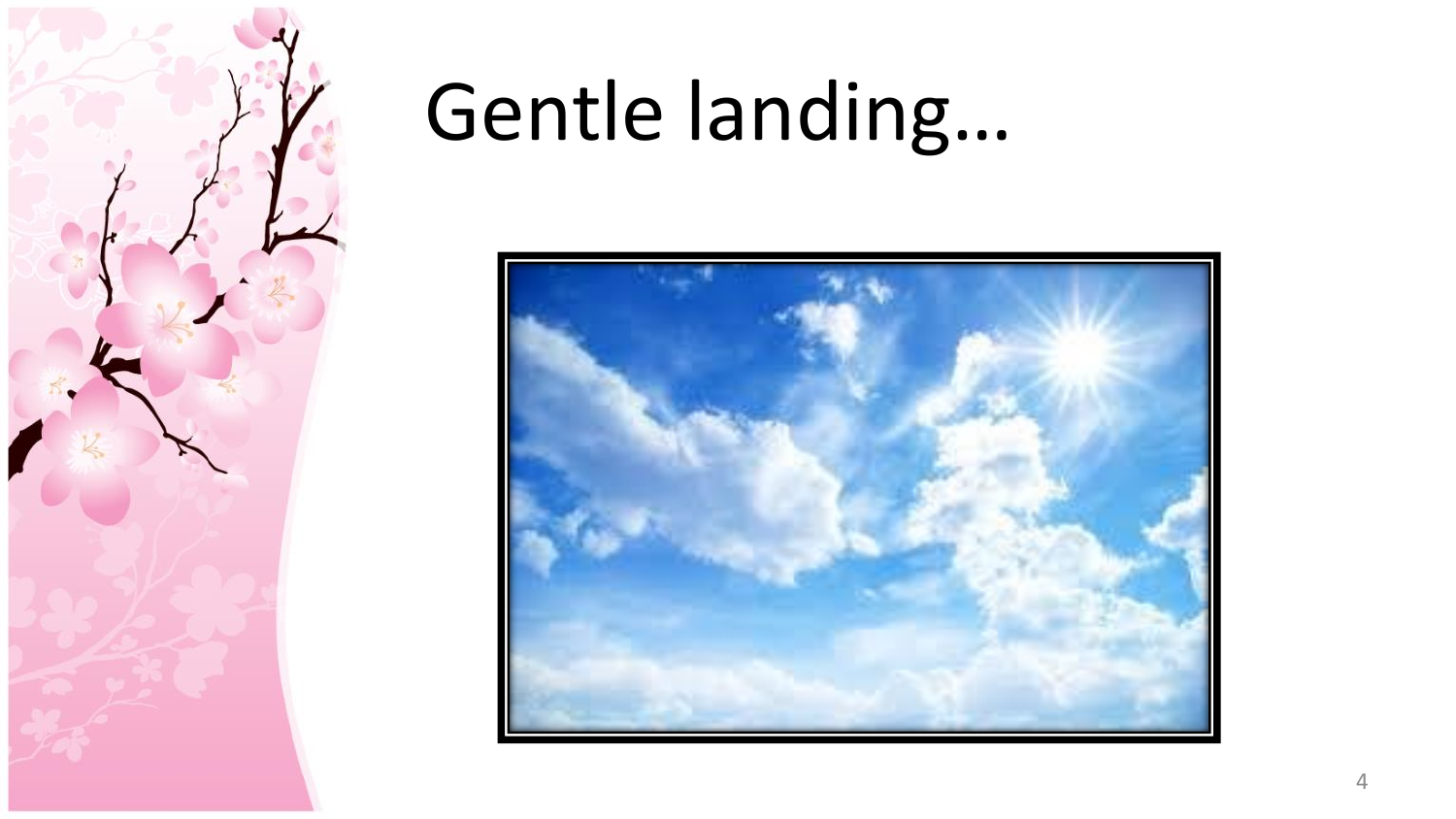## Consequences of Stress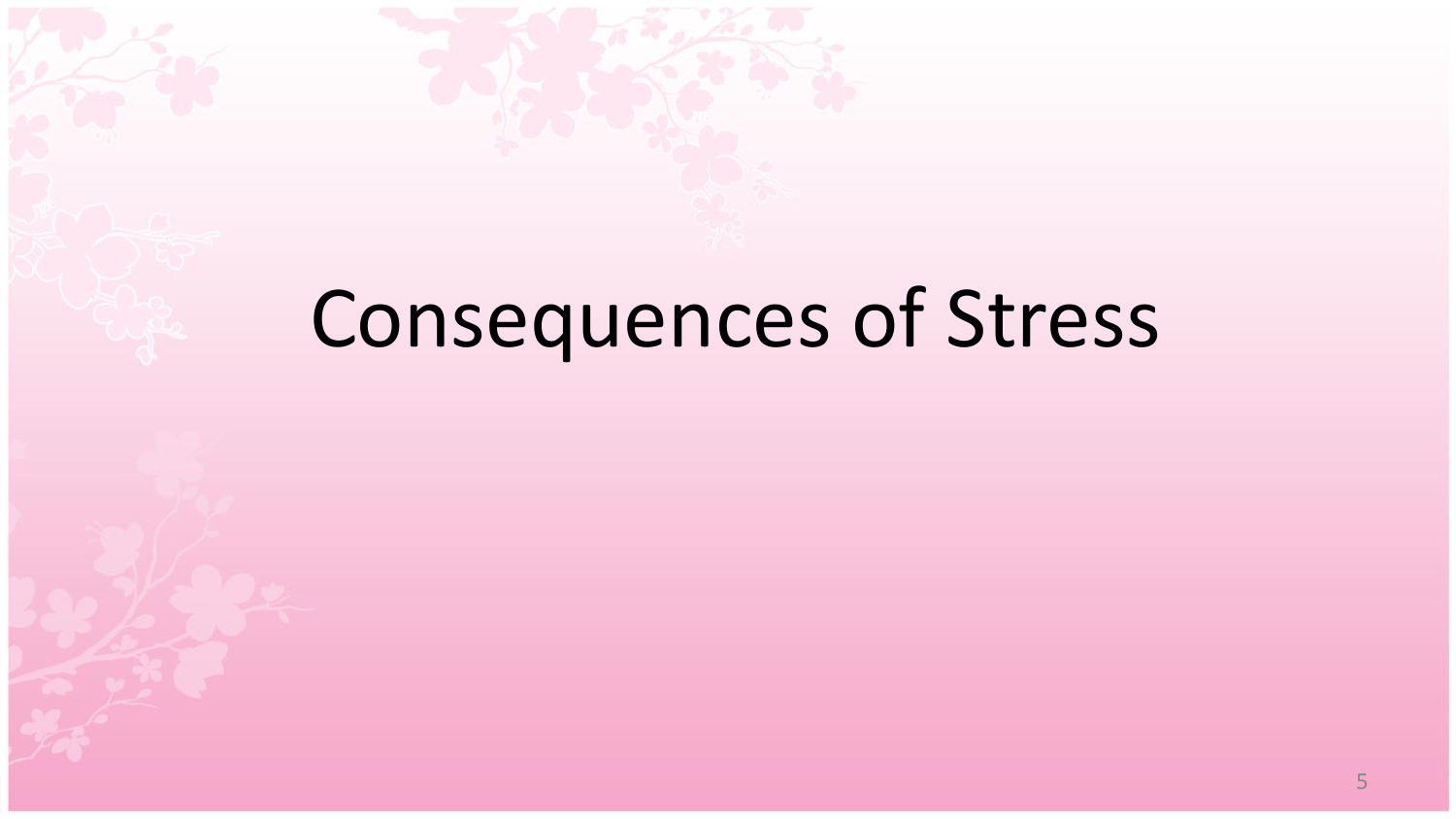#### Addictions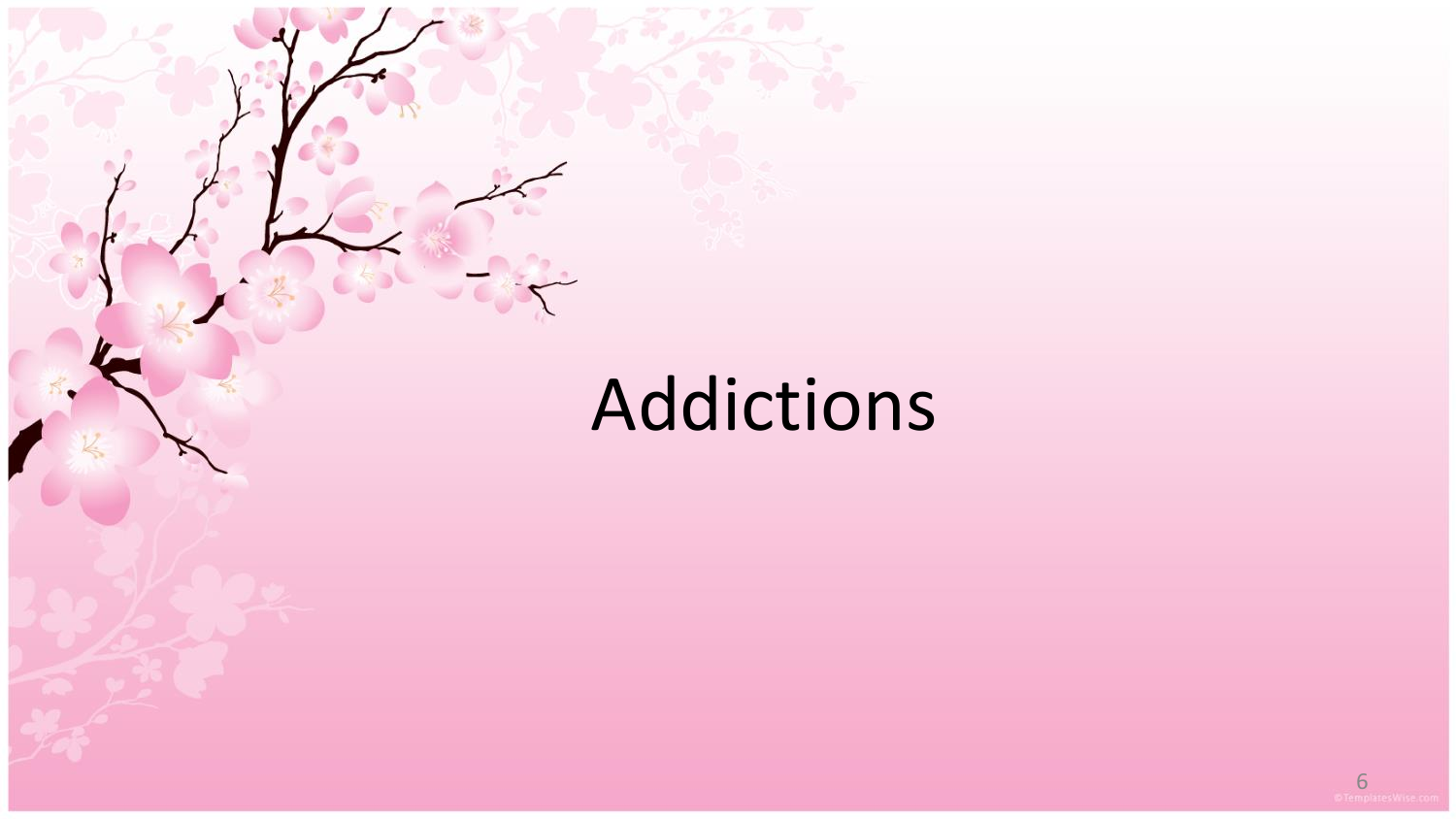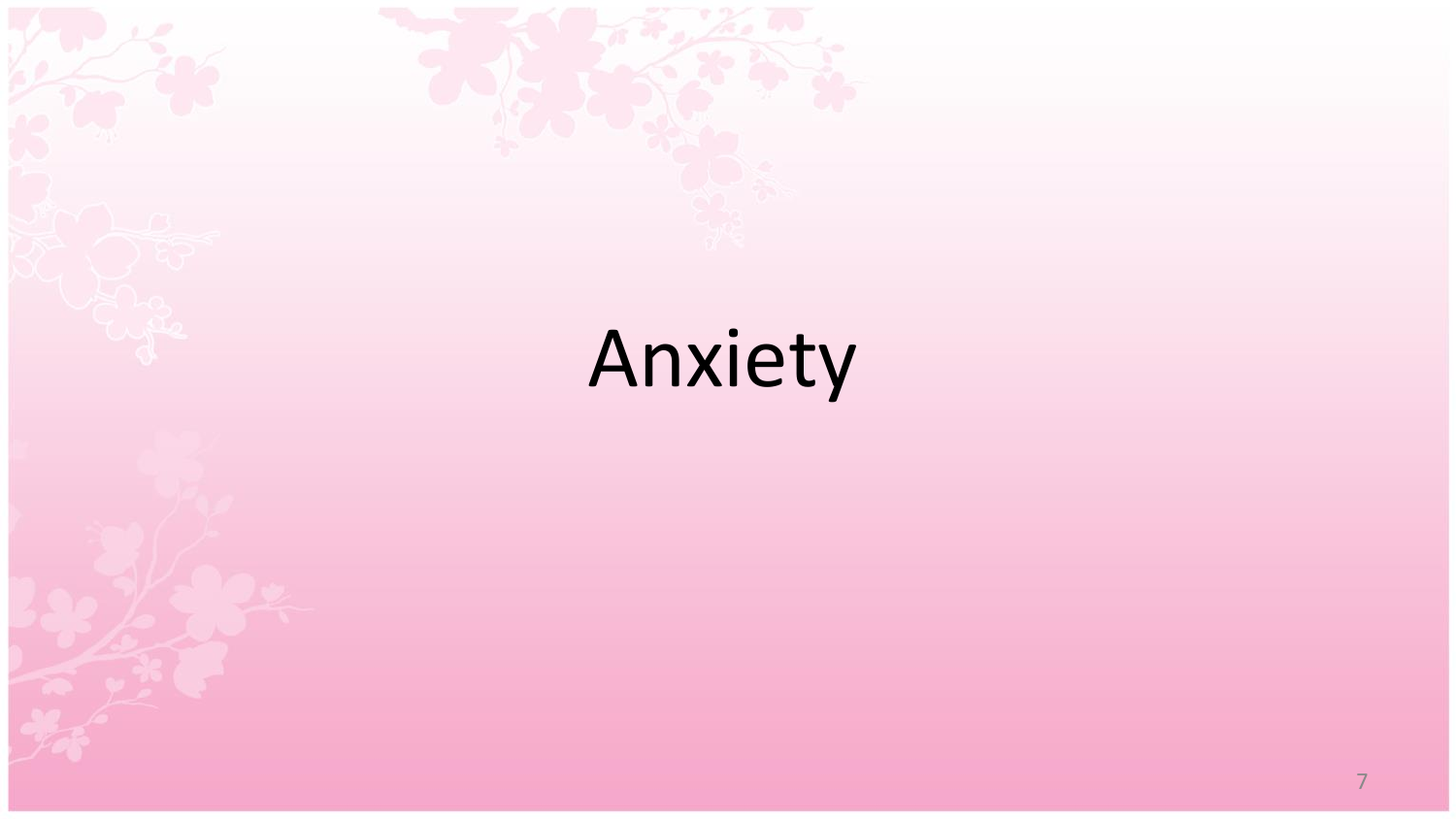## Burnout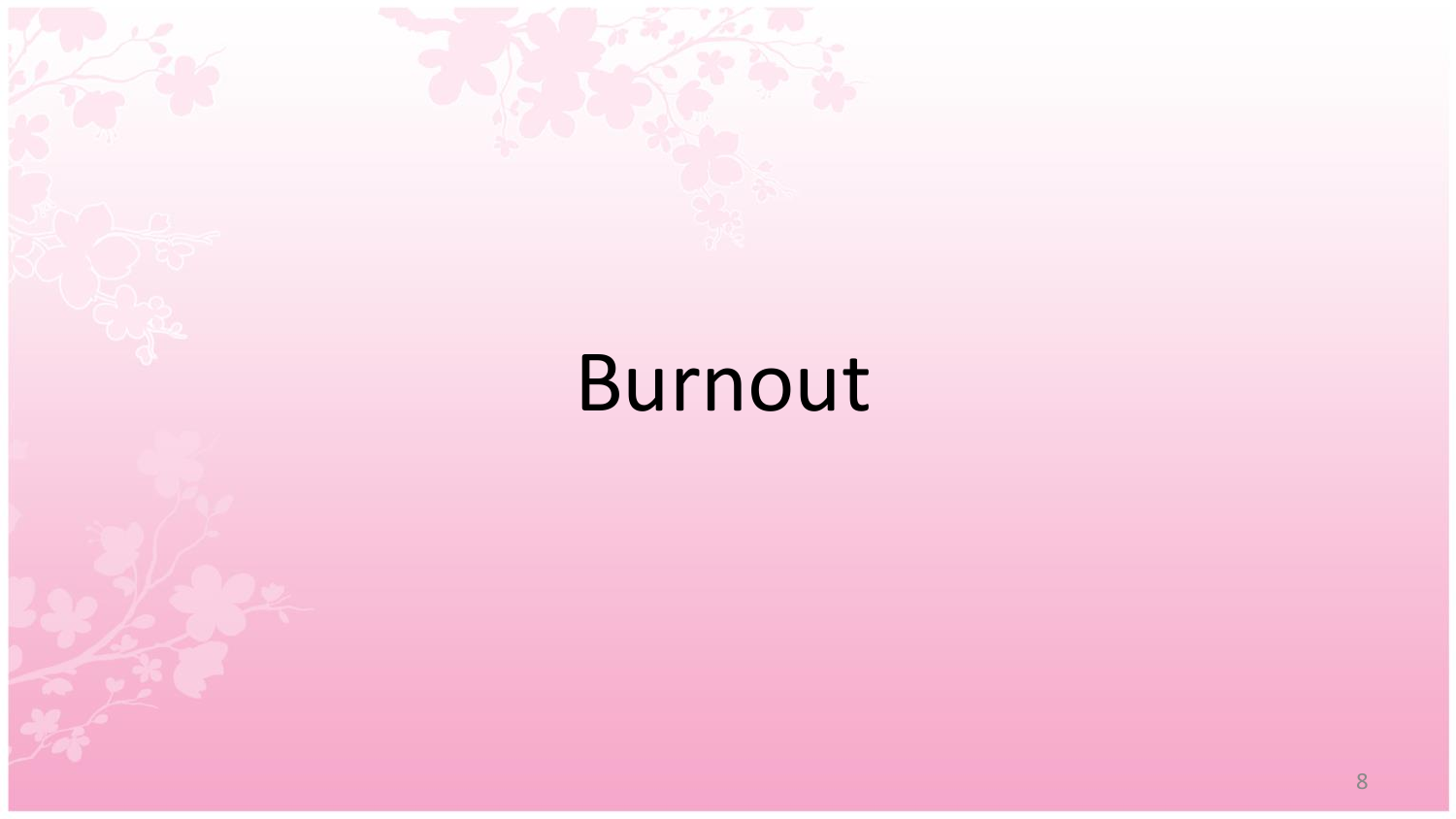#### Dis ease

#### Disease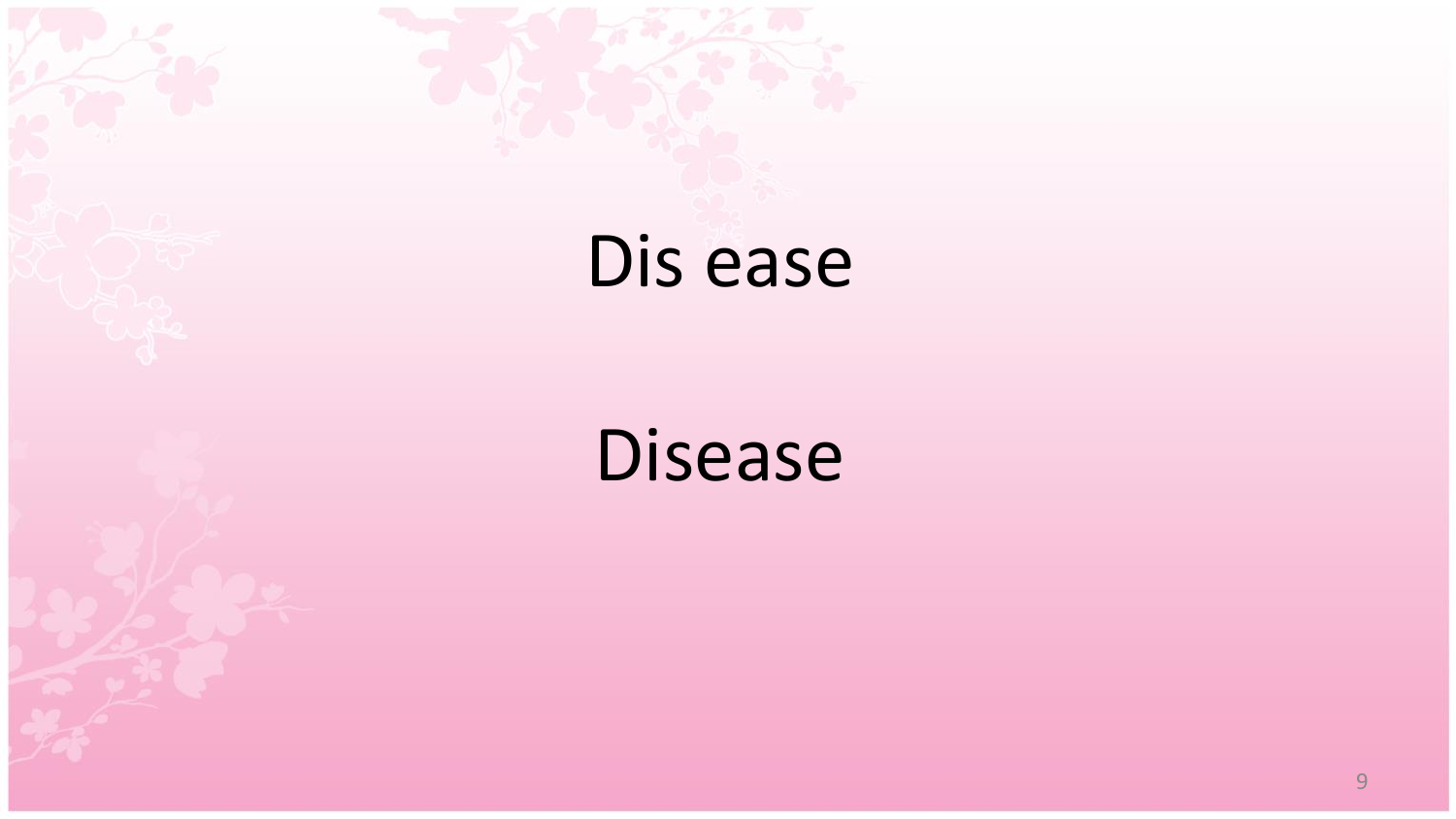#### Dis stress

**Distress** 

Eustress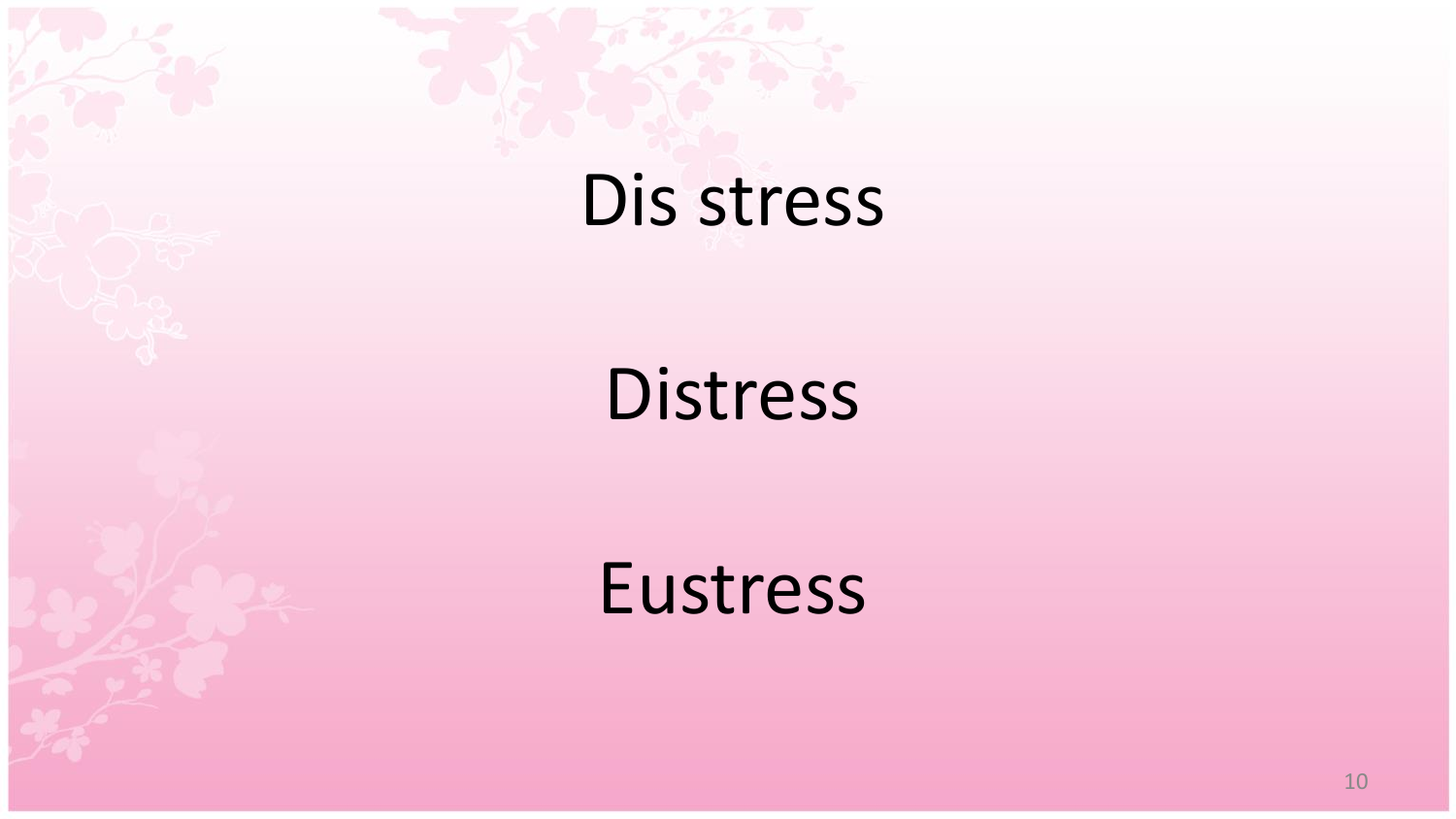## Emotional Deregulation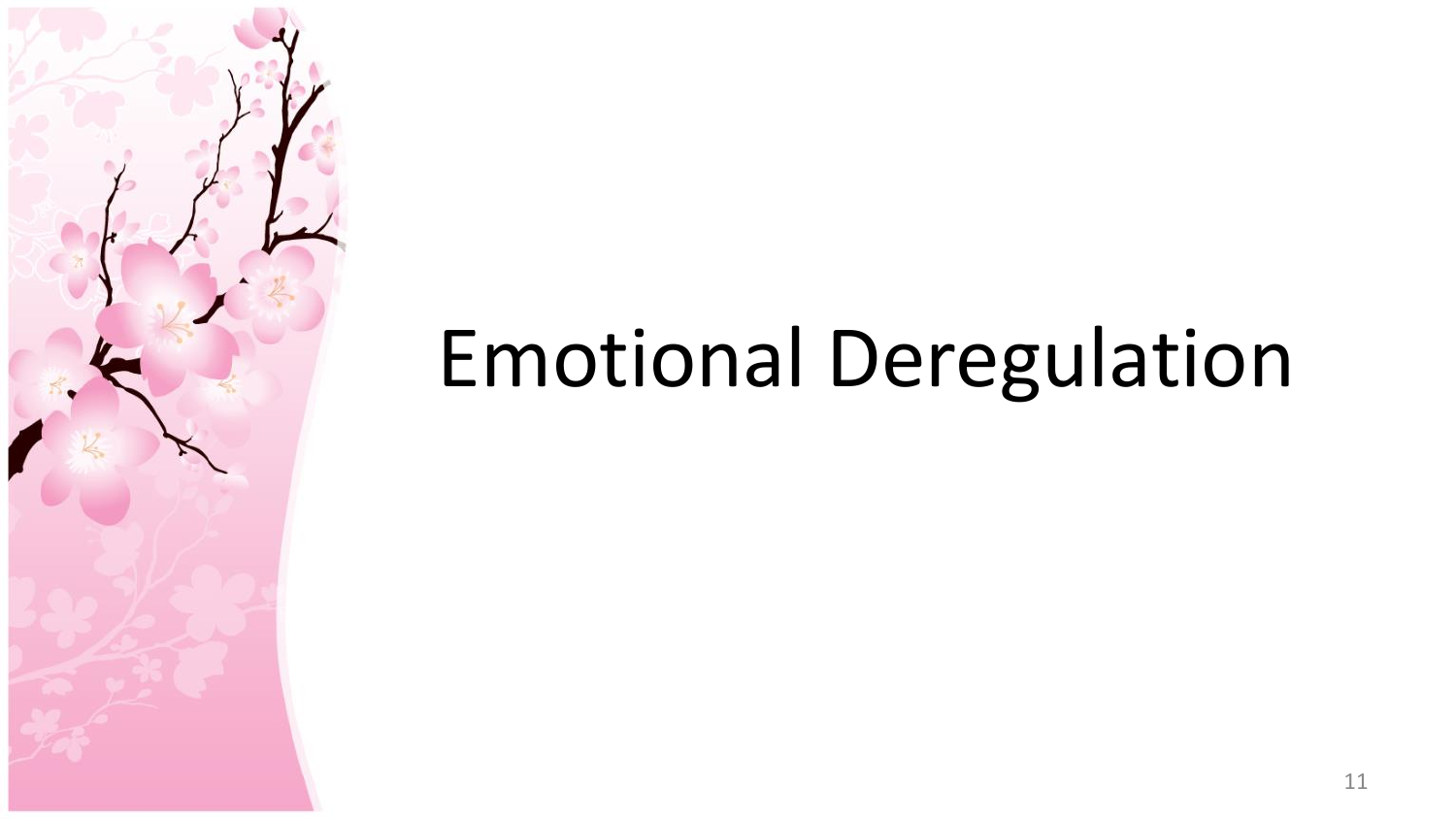

### Exhaustion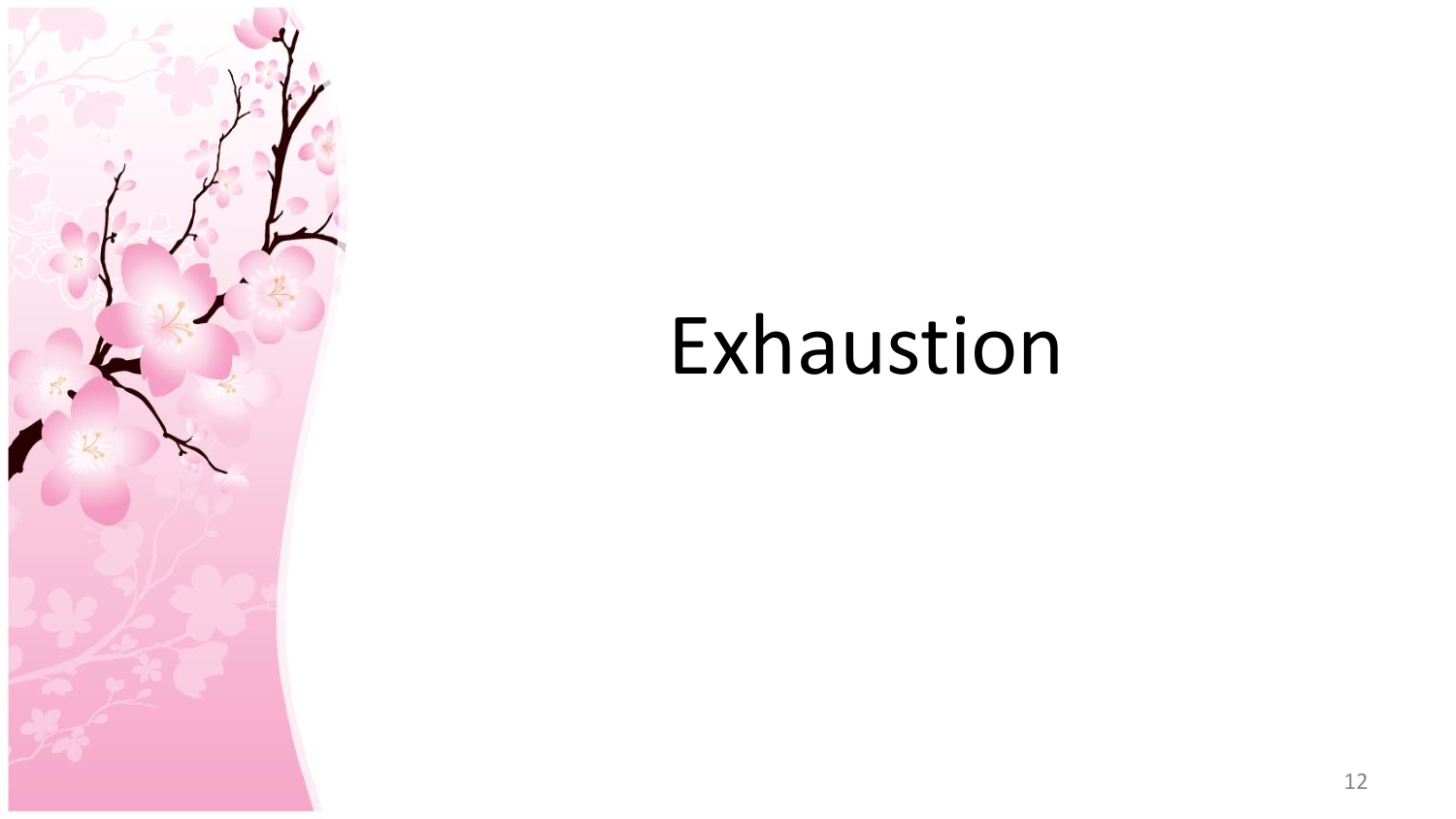

## Low sense of personal accomplishment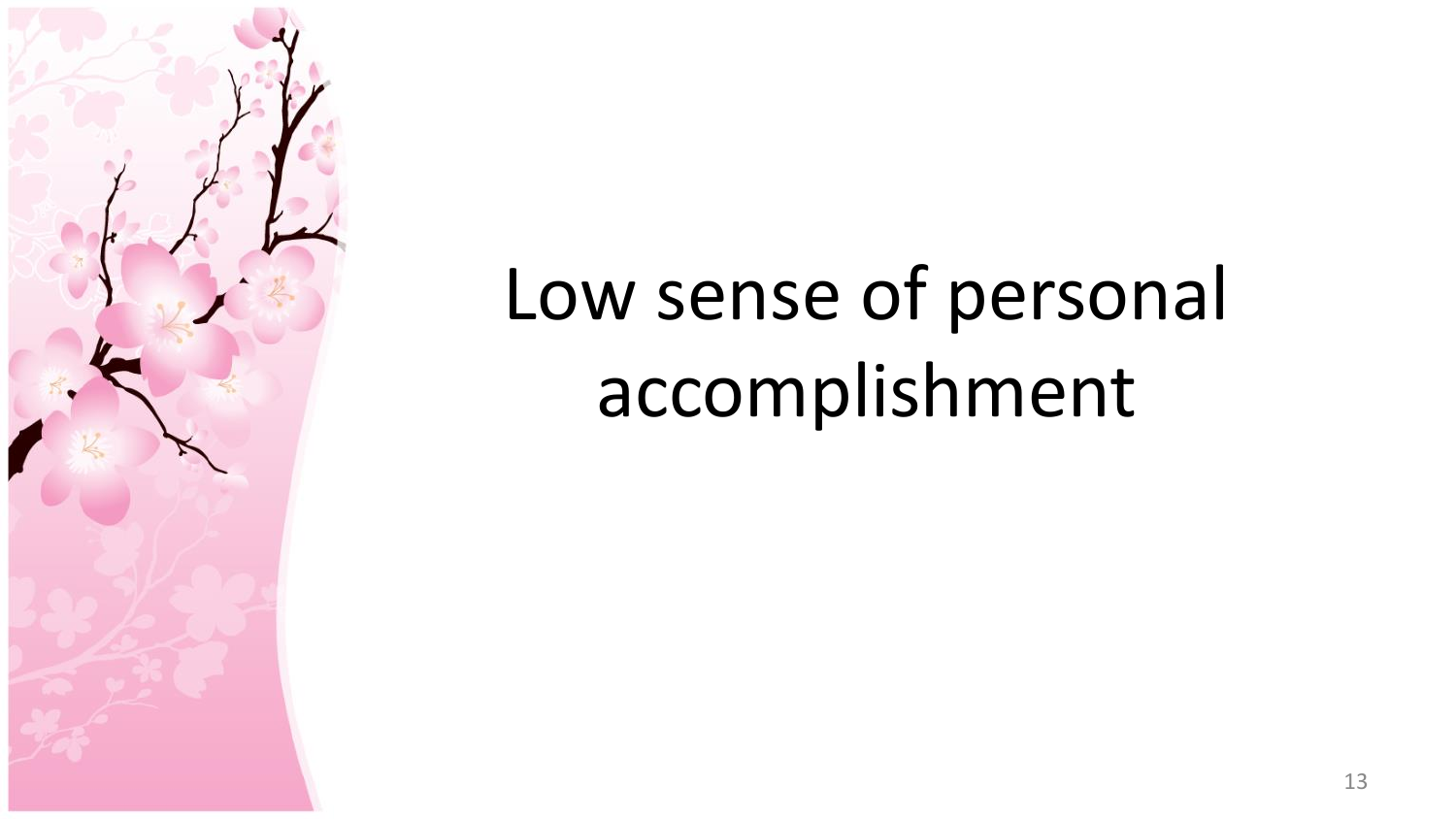

## Working too much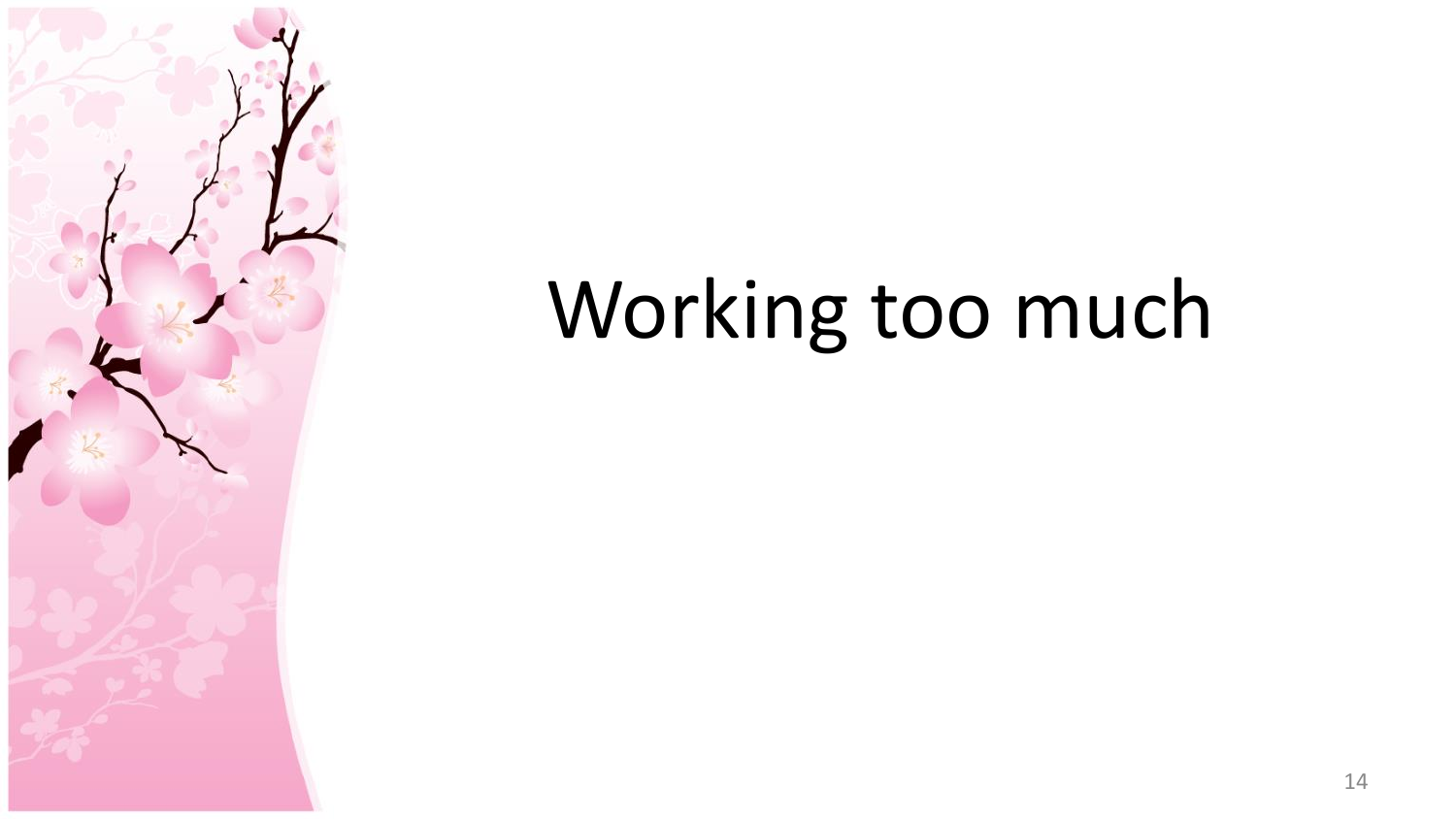## Being versus doing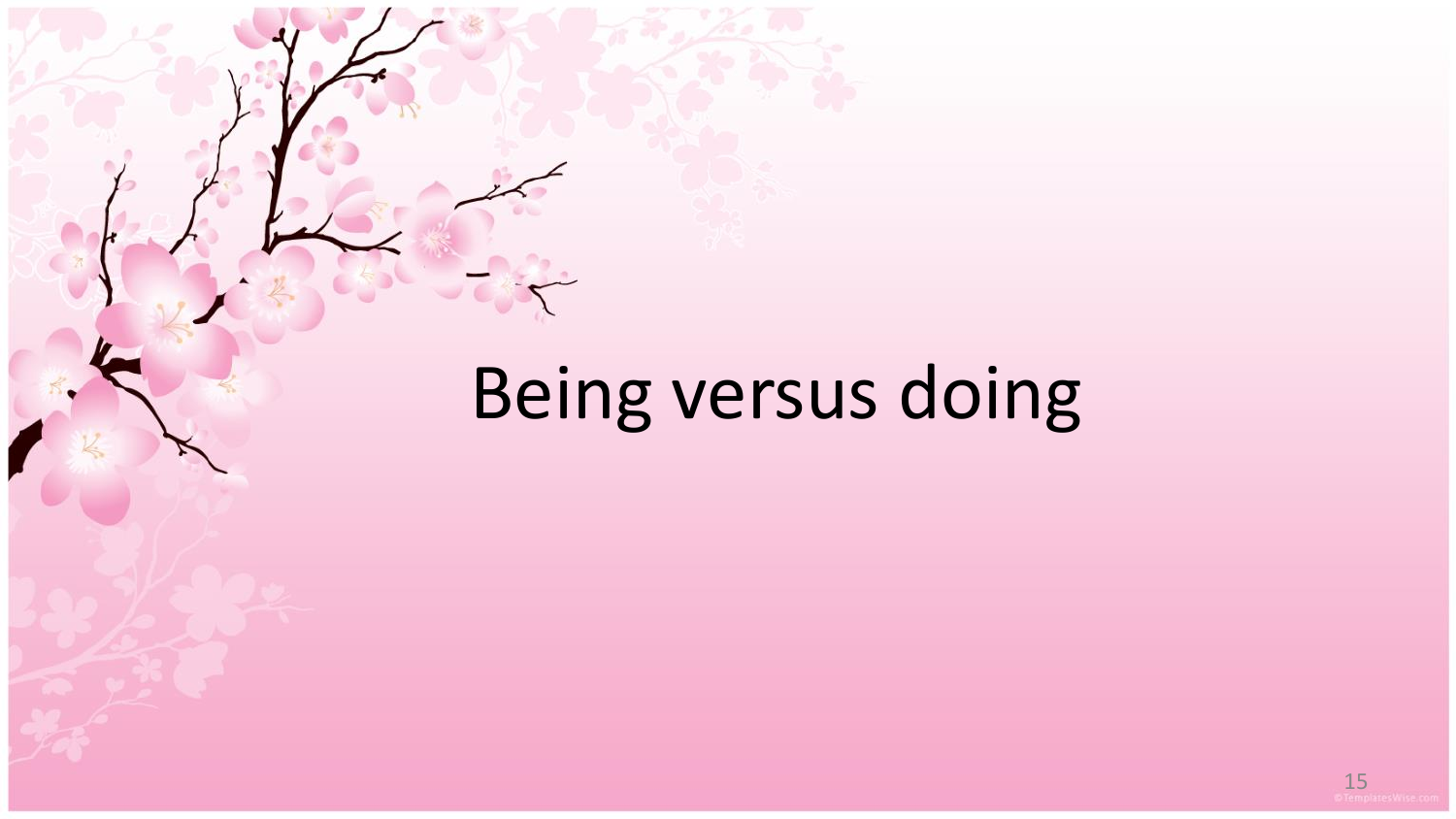#### Mindfulness

"Mindfulness means paying attention in a particular way: on purpose, in the present moment, and nonjudgmentally"

(Kabat-Zinn, 2005).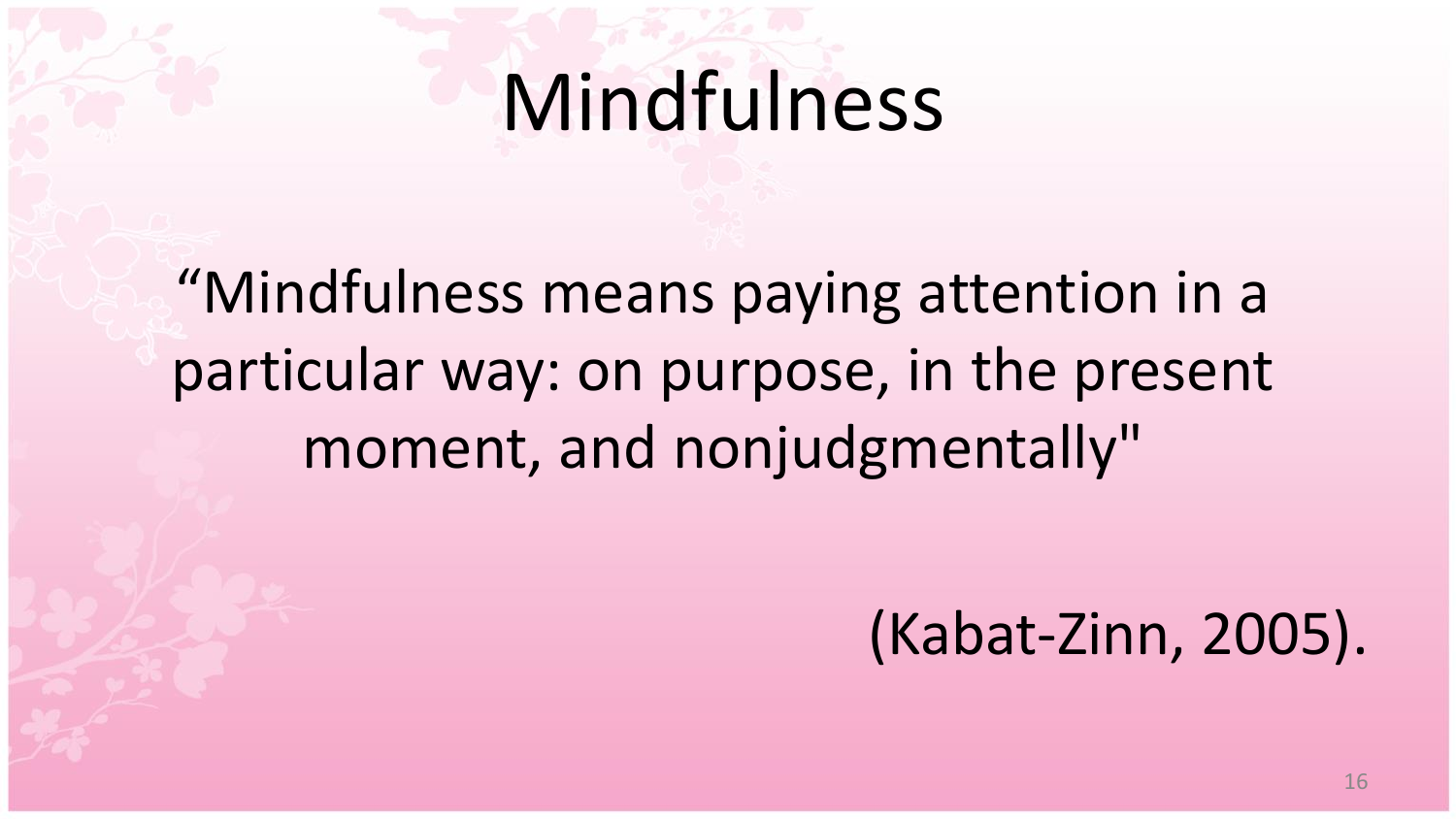# Mindfulness

- **Intention** 
	- a commitment to carrying out an action or actions in the future
- Attention
	- selectively concentrating on a discrete aspect of information
- Active listening
- Humble inquiry
- Attitudes
	- **positive** the set of the set of the set of the set of the set of the set of the set of the set of the set of the set of the set of the set of the set of the set of the set of the set of the set of the set of the set of th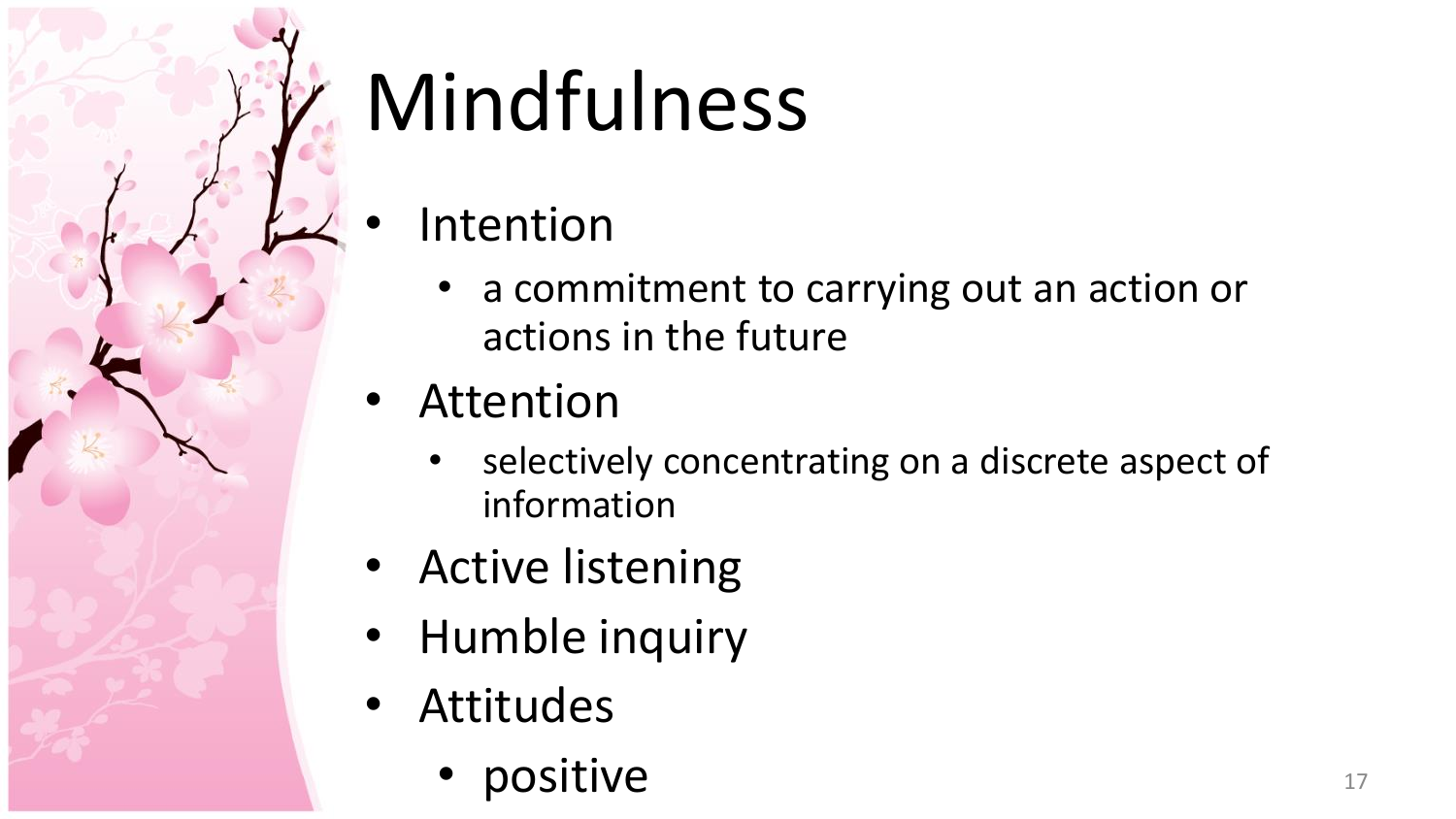

# Mindfulness

- Emotional regulation
- Curiosity
- Human being vs. human doing
- Well-being
- Gratitude
- Non-judgmental
	- What is, as is 18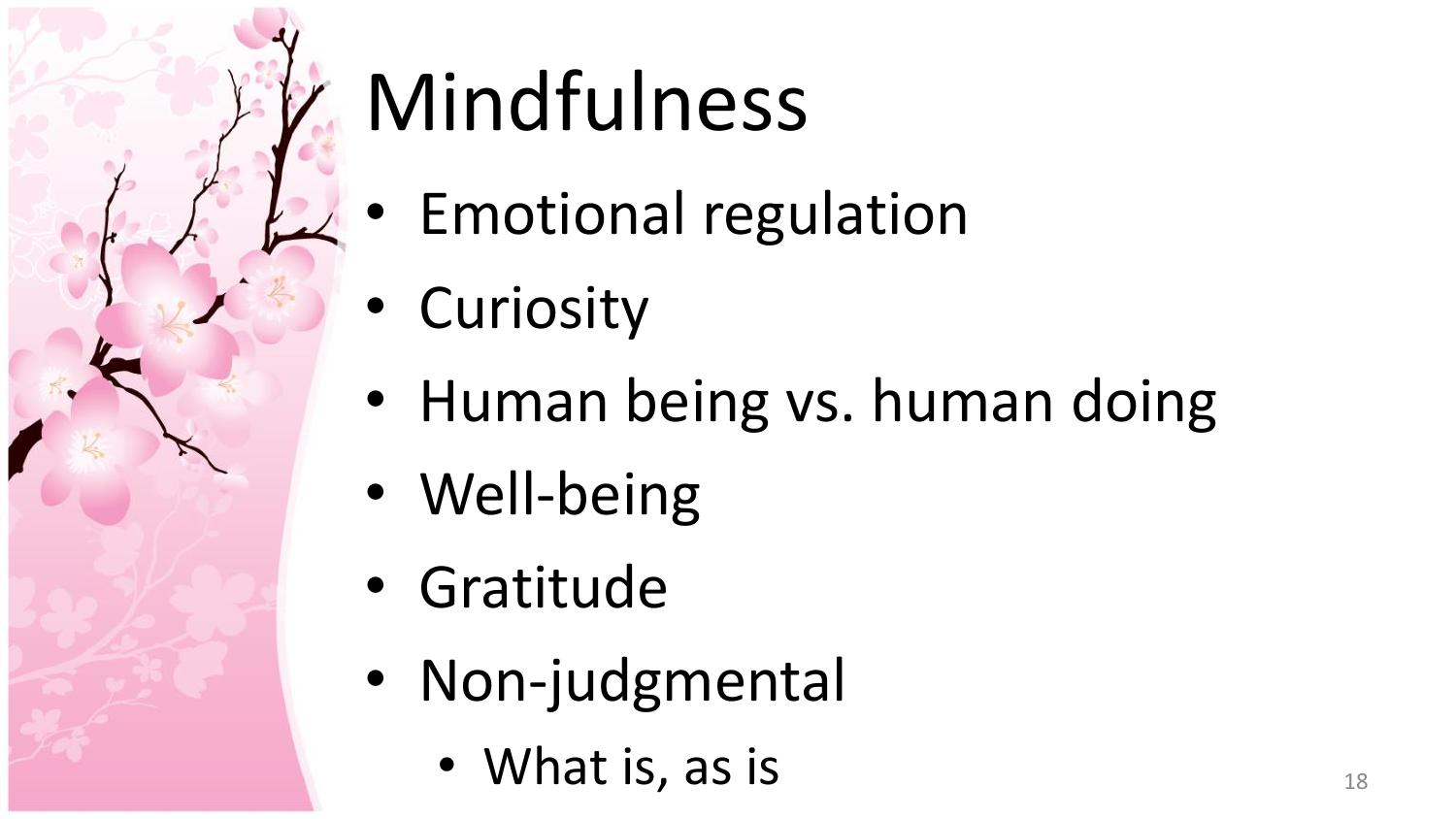# Noticing

• Noticing is mindfulness

(Buddhist definition)

- "Mindful means
	- being aware of our present moment experience,
		- including our thoughts, feelings, intuitions, internal experiences, bodily sensations, sounds, sights, and other sensory input. " (Lake, 2015)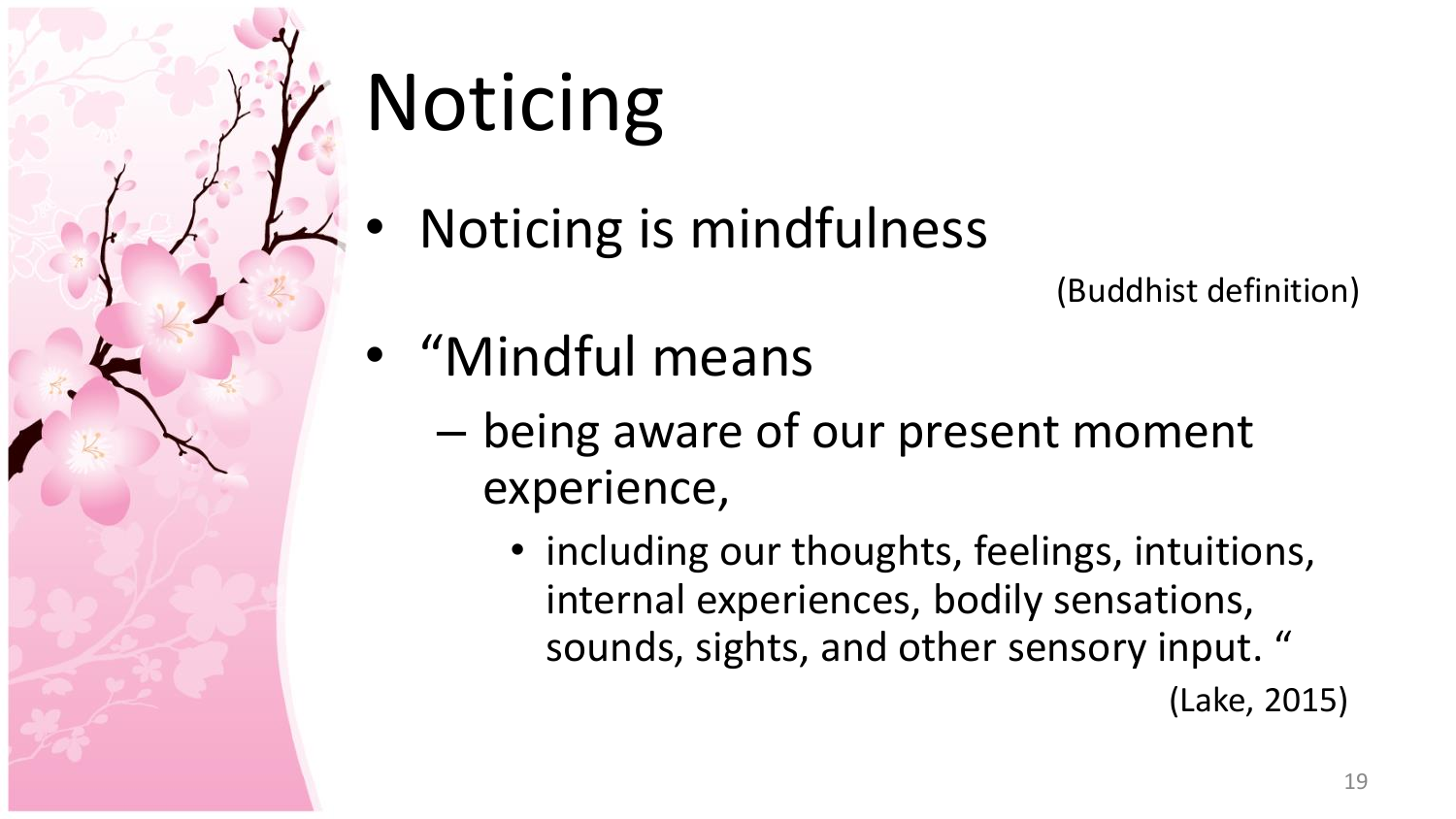

#### Awareness

- Thoughts
- Body perceptions
- Feelings
- Sounds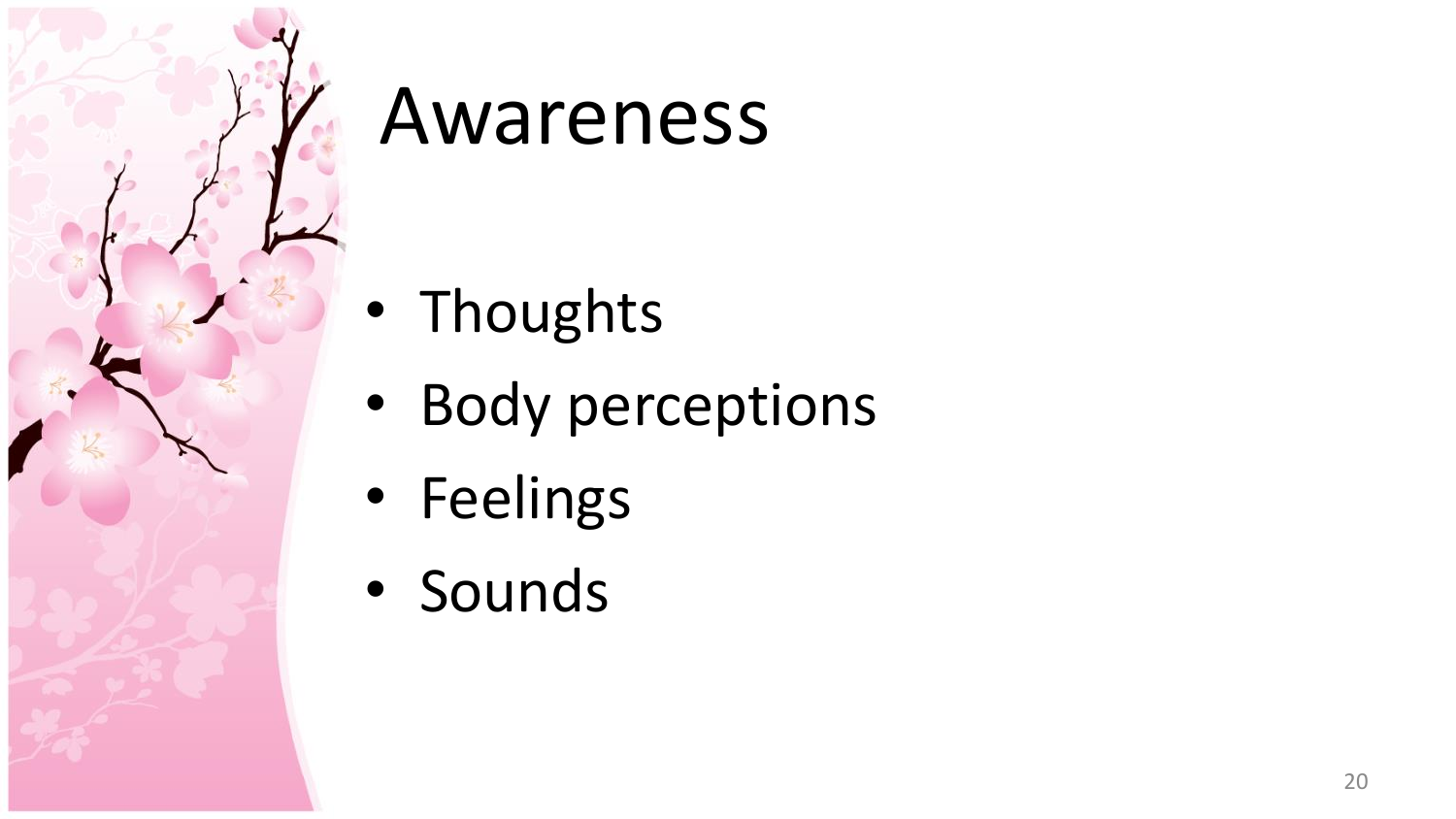

- Yoga
- Sitting meditation
- Walking meditation
- Body scan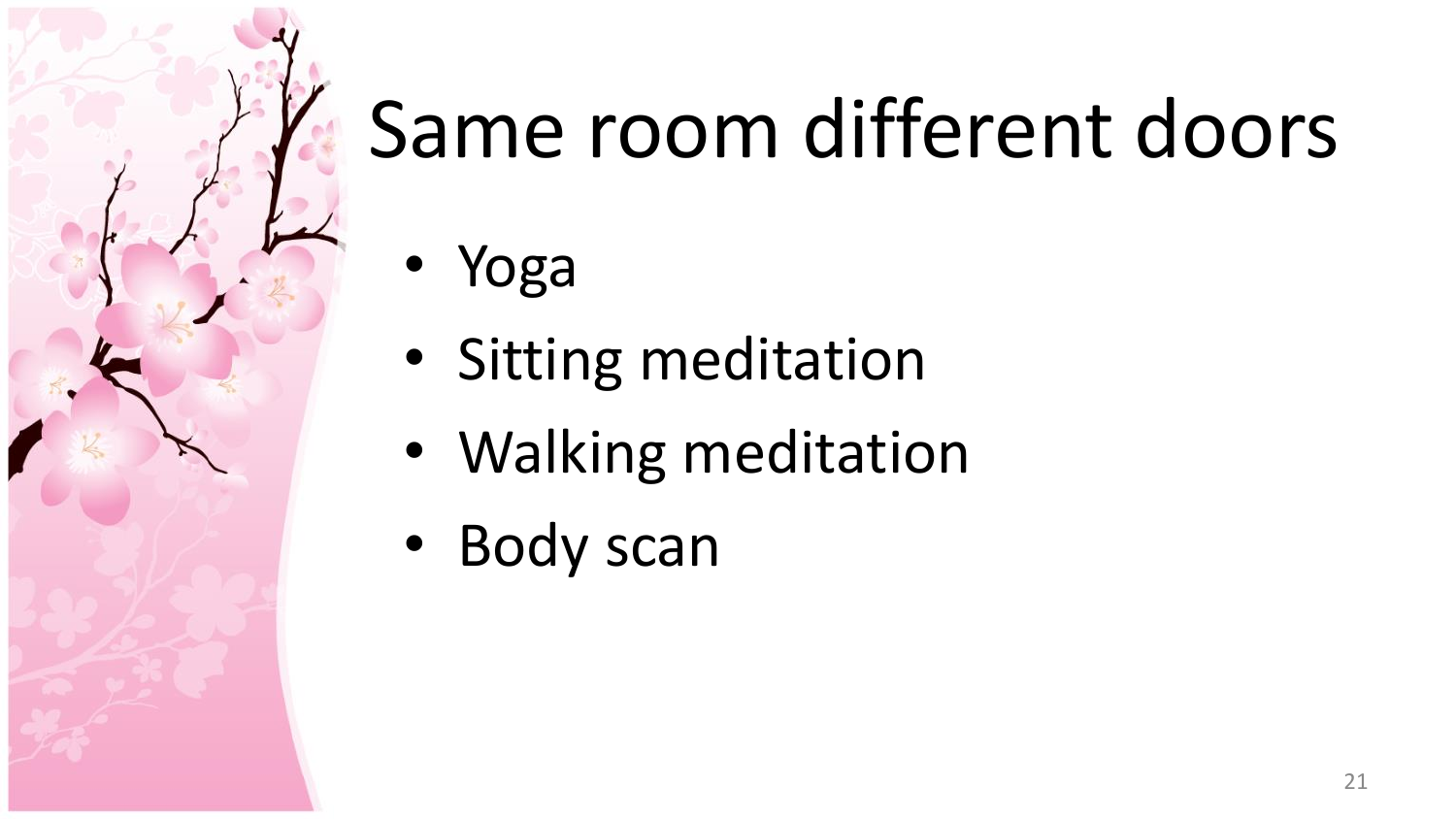

## Meditation

- **Awareness**
- Thoughts
- Concentrated focus on the breath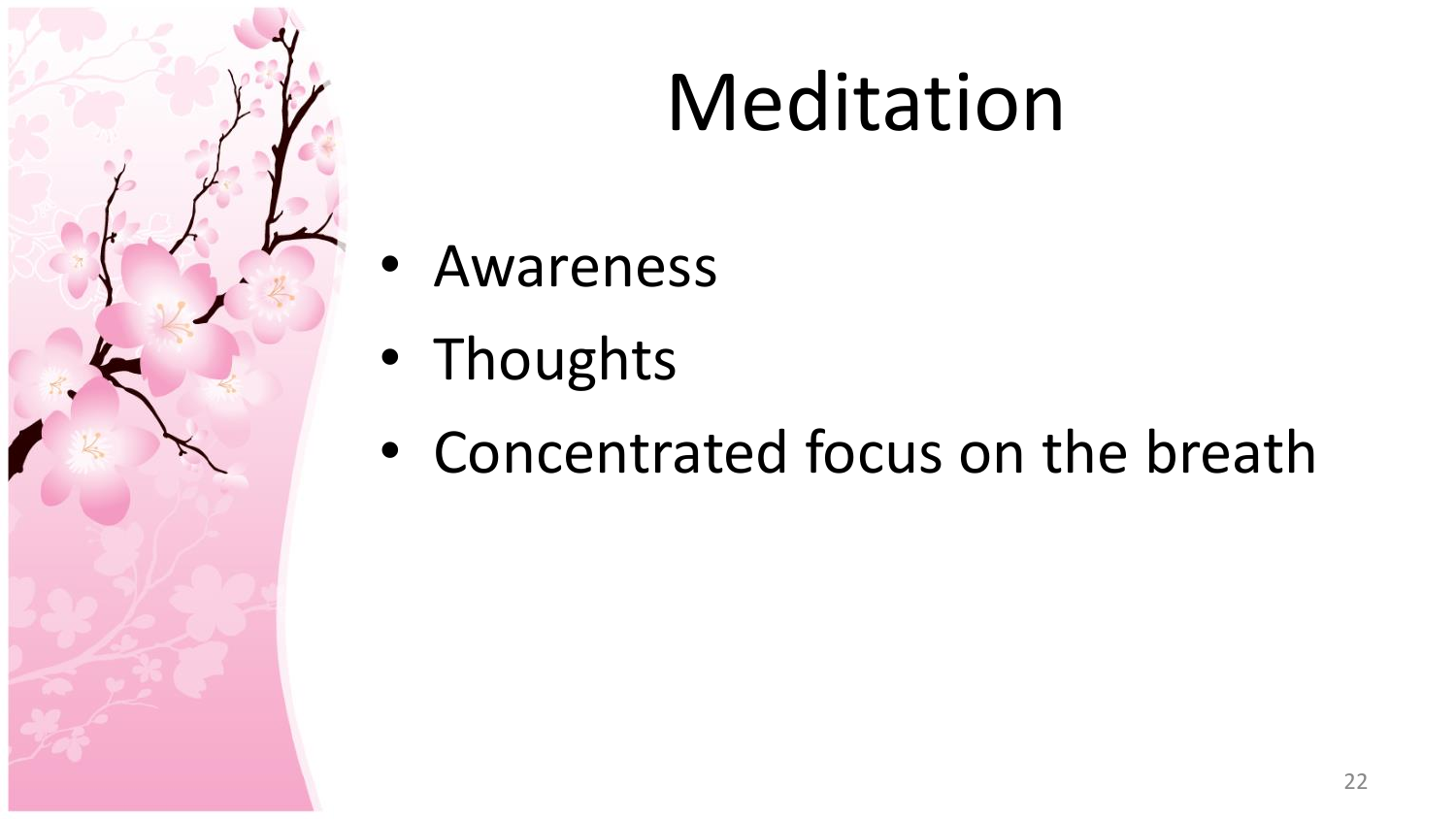# Questions & Feedback



The best teachers are those who show you where to look, but don't tell you what to see. Alexandra K.Trenfor

www.social-consciousness.com